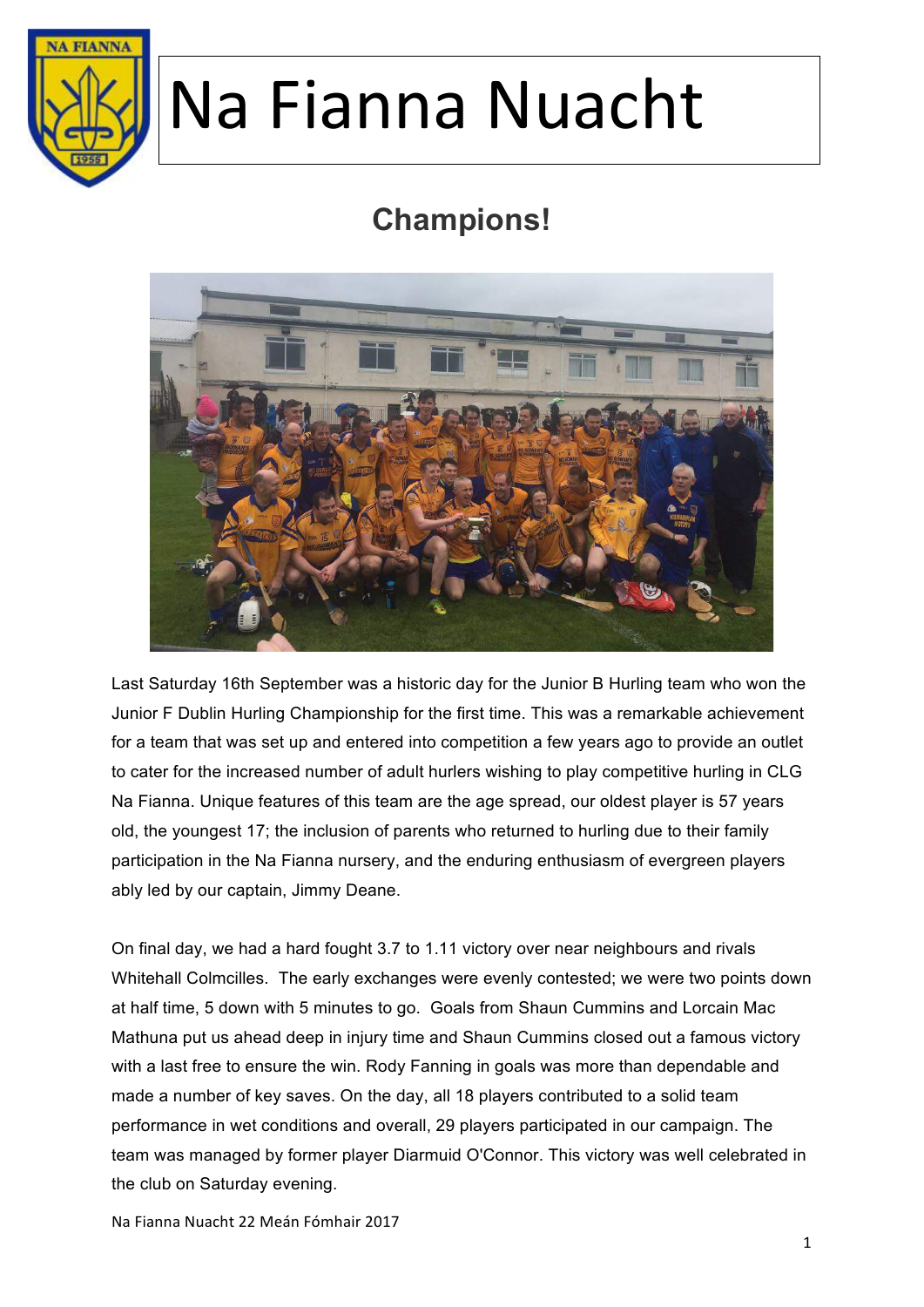



The team would like to acknowledge the support received from CLG Na Fianna, particularly Sephi Walsh from the Junior A hurlers, Hugh Gallagher from Minor Football, Andy Lowry from Junior Football, Martin Quilty from the senior hurlers and other adult hurlers who assisted on the day, our enthusiastic band of supporters and Eugene McHugh from the Fixtures Committee and the Club Executive. Your support was greatly appreciated.

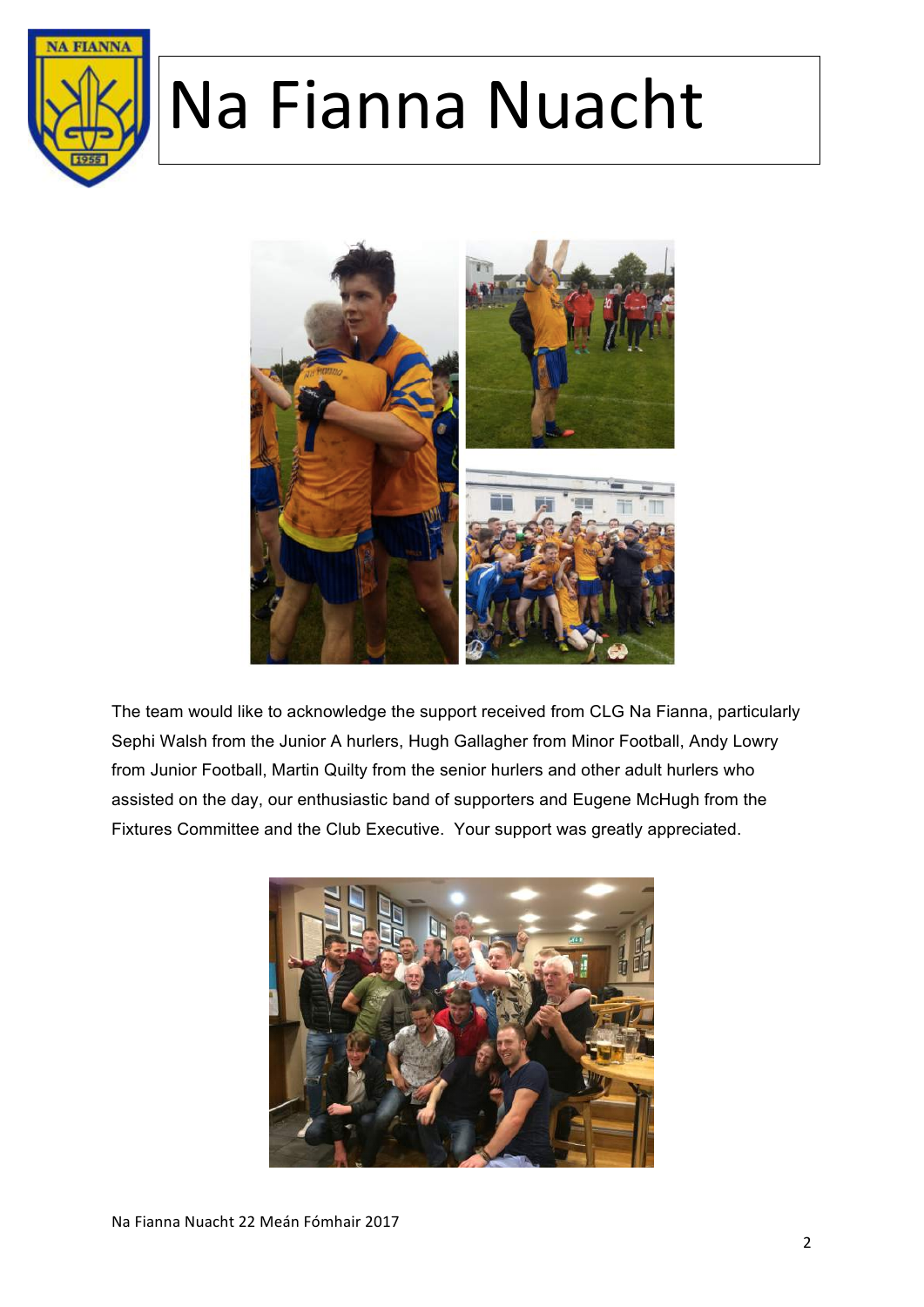

#### **U13 Ladies Football Successes**



*Congratulations to the U13 A,B&C Football Teams. All 3 teams have qualified for their respective championship semi finals. Go n-eirí libh!* 

#### **Annual General Meeting**

Reminder: The Annual General Meeting of CLG Na Fianna will take place on: **Thursday 5 October 2017 at 9pm in The Mobhí Suite, Na Fianna.** This is an important event in the Club calendar and your opportunity to reflect on the past year and to contribute to the planning of the Club's activities for the year ahead. The Secretary's report will be available for download on the Na Fianna website and the link will be published in the Nuacht once available. Paper copies of the Secretary's Report will be available in the Na Fianna Administration Office from 28 September 2017. **Please note that under our Constitution, only paid up Adult Members may attend the AGM.** Any paid up member who wishes to receive a paper copy of the Secretary's Report by post should contact Róisín O'Sullivan **from 28 September** at 01-8370210 (9am to 1pm Monday to Friday) or email clgnafianna@gmail.com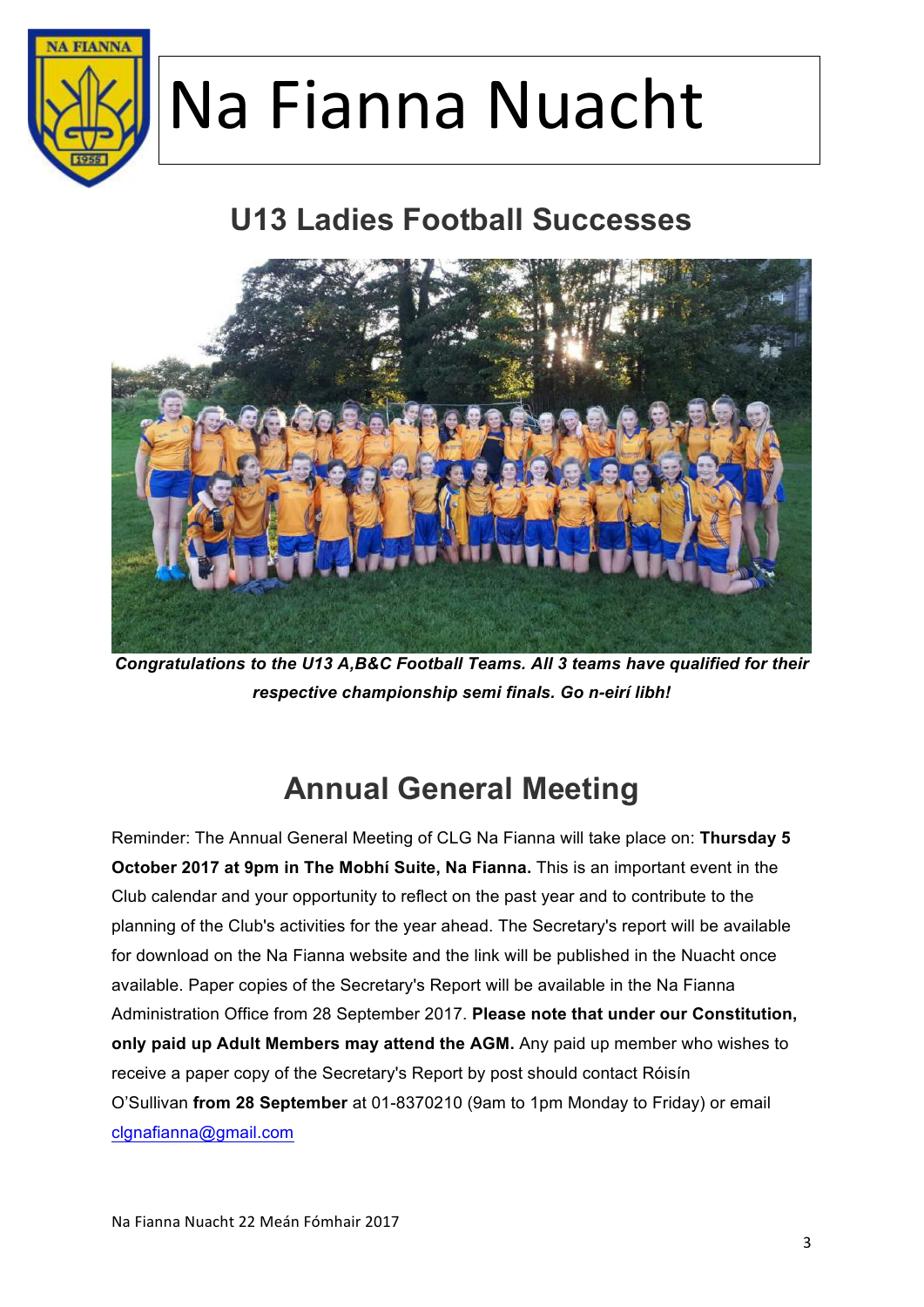

### **Na Fianna Nursery**

Nursery on tomorrow, Saturday, September 23rd at 0930 …. spread the word, all new budding players welcome!

### **Club Shops This Weekend**

Club shop will be open this Saturday (9am-1pm). Hurley workshop open Saturday 9am-12pm. Nursery in action on Saturday from 9.30-11am and teas/coffees from the cabin throughout.

#### **Fixtures for the Week Ahead**

Full fixture list for the weekend and the week ahead on website, best of luck to all teams, support welcome. http://www.clgnafianna.com/fixtures/

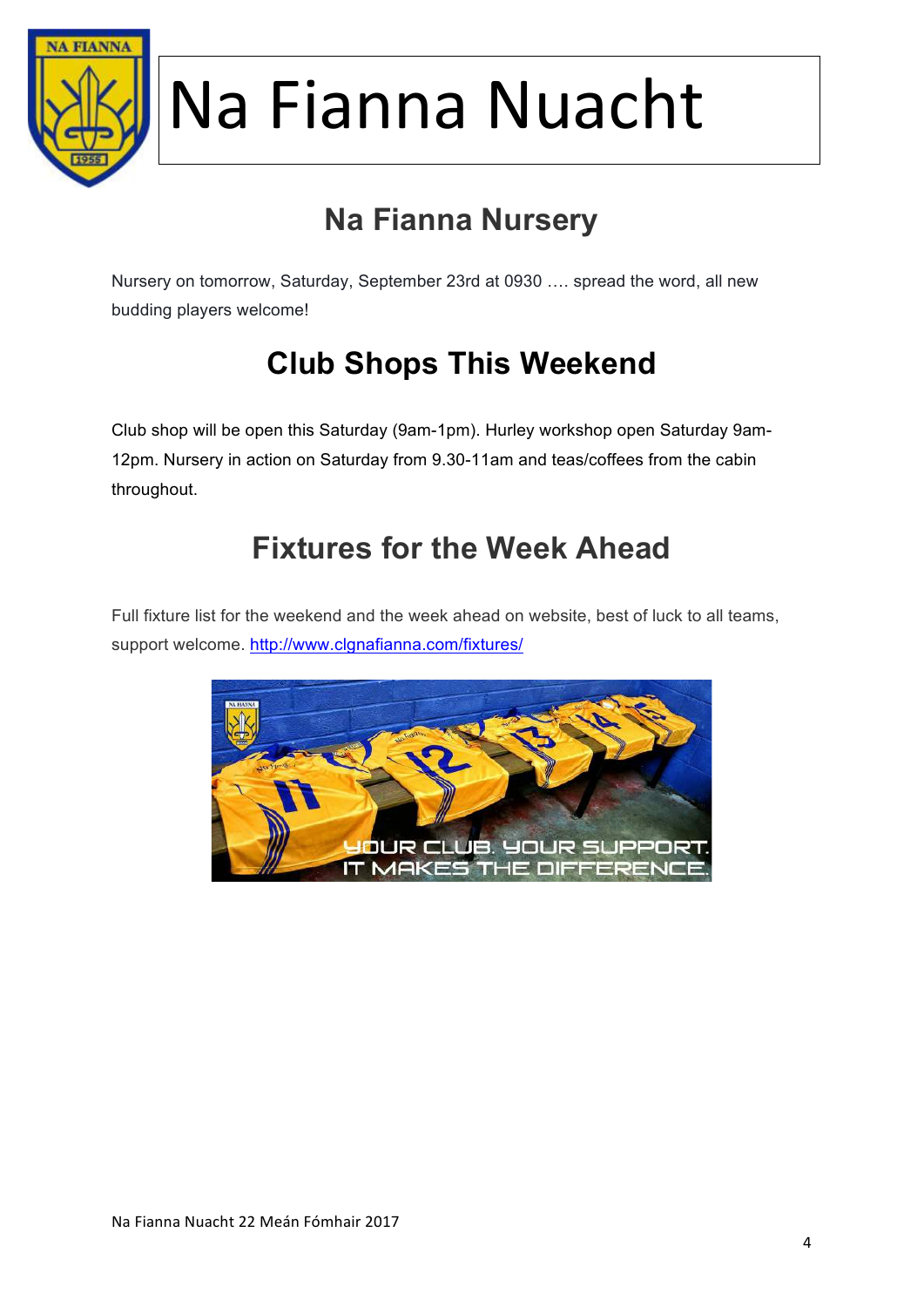

### **Na Fianna's Dubs**



*Very best wishes to Leah Caffrey and the Dublin team in Sunday's All-Ireland Football Final*

#### *#COYGIB!*



#### **All Ireland Champions Again!!**



*We're very proud of Jonny, Eoin and Conor after the Dubs completed the 3 in a Row…*

*A magnificent and thrilling All-Ireland final*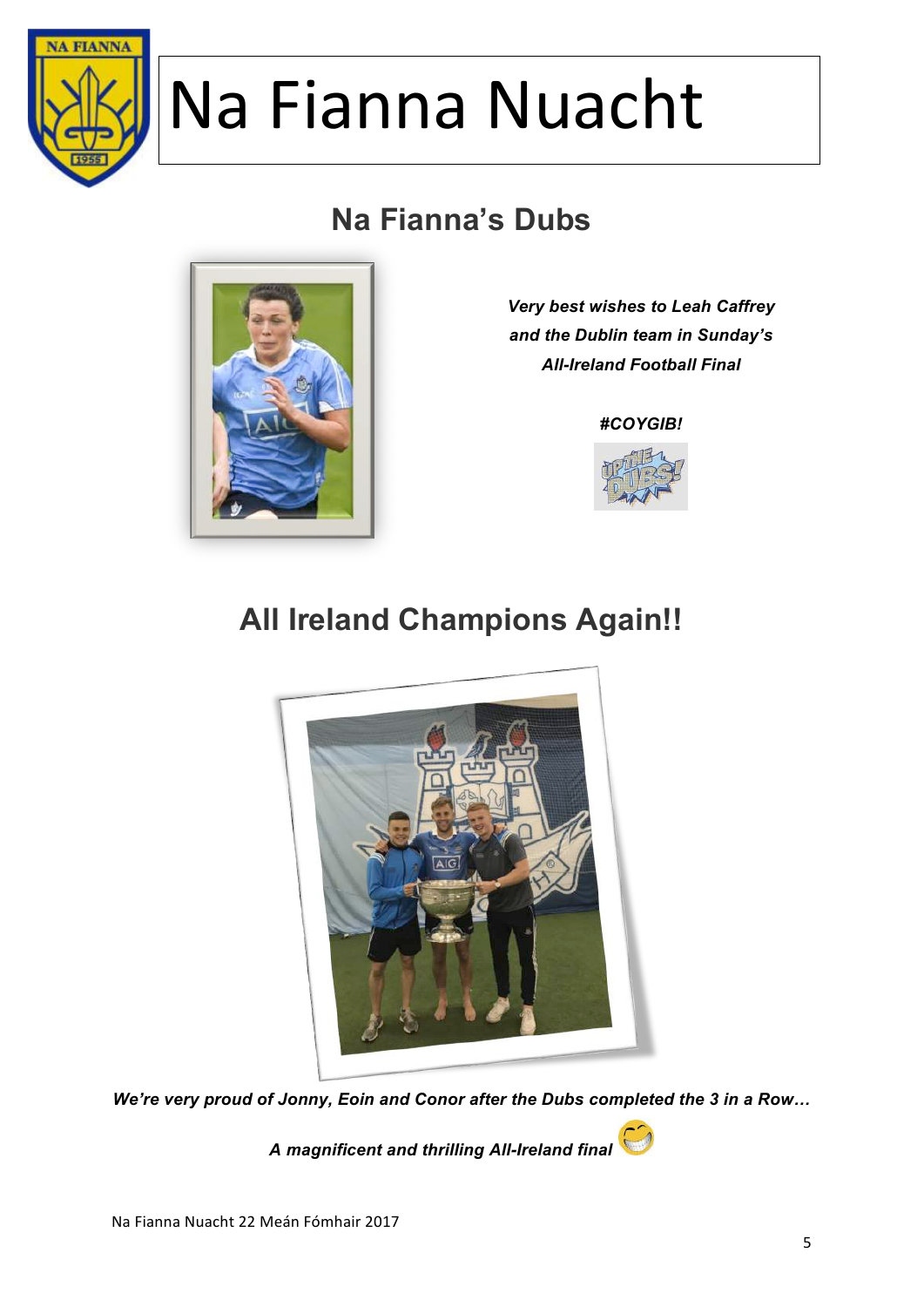





Na Fianna Nuacht 22 Meán Fómhair 2017